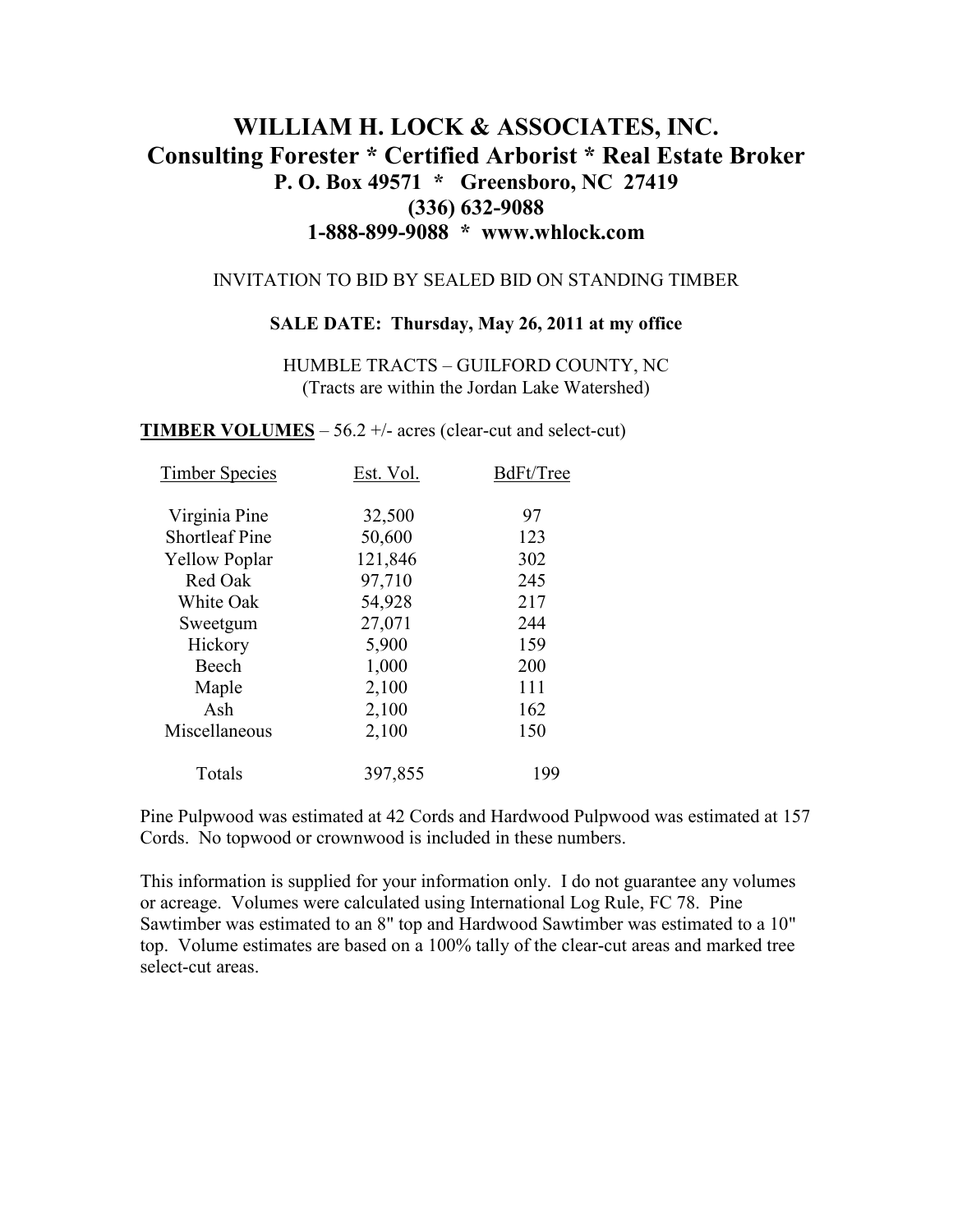Page Two Humble - Timber Sale Sale Date: Thursday – May 26, 2011

# **LOCATION:**

This tract is located in the southeast corner of Guilford County at the intersection of Kimesville Road and Smithwood Road. See attached location maps.

# **BIDS:**

The Humble Tracts are being sold on a lump sum sealed bid basis. Bids will be accepted by **regular mail** if received by 5:00 pm on Wednesday, May 25, 2011 **OR** bids will be accepted by **email (whlock@whlock.com), telephone (336-632-9088), fax (336-632- 9088), or in-person** at my office until 11:00 am on Thursday, May 26, 2011. At 11:00 am on Thursday, May 26, 2011 all bids received will be recorded. The successful bidder will be notified within 24 hours of the bid openings. A 10% deposit may be requested to be delivered to William H. Lock & Associates, Inc. within 72 hours of the bid opening. The balance of the sales price is to be delivered at the sale closing which should occur on or before June 29, 2011. The seller reserves the right to refuse or accept any and all bids. Seller will consider all bids. The seller will be responsible for the timber deed preparation and forestry consultant fees. The buyer will be responsible for all other closing costs. A \$1,000 performance deposit will be payable at closing and held in a noninterest bearing trust account until satisfactory completion of logging. The performance deposit does not limit the buyer's liability.

# **PLACE OF SALE:**

The timber sale will be held at the office of William H. Lock & Associates, Inc. in Greensboro, NC. The office address is 375 S. Swing Road, Greensboro, NC 27409. Telephone and Fax: 336-632-9088; Email: whlock@whlock.com

# **CONDITIONS OF SALE**:

1. The Buyer shall have 24 months from the date of the timber deed to cut and remove all merchantable timber within the clear-cut "Sale Areas" and all marked timber within the select-cut "Sale Areas". The "Sale Area" boundaries have been marked with pink flagging. No pink flagged trees are to be cut during the harvesting operation. "Creek Buffers" have been marked with blue flagging. No blue flagged trees marking the buffer boundaries may be cut. The tract is within the Jordan Lake Watershed so some select harvesting will be allowed within the buffers as described in the watershed regulations. Buyer agrees to abide by all necessary regulations pertaining to this particular watershed and all other applicable rules and regulations pertaining to timber harvesting. No harvesting activity will be allowed in the "out" areas or areas not designated as "Sale Area". Seller agrees that Buyer will need to access some of the smaller "Sale Area"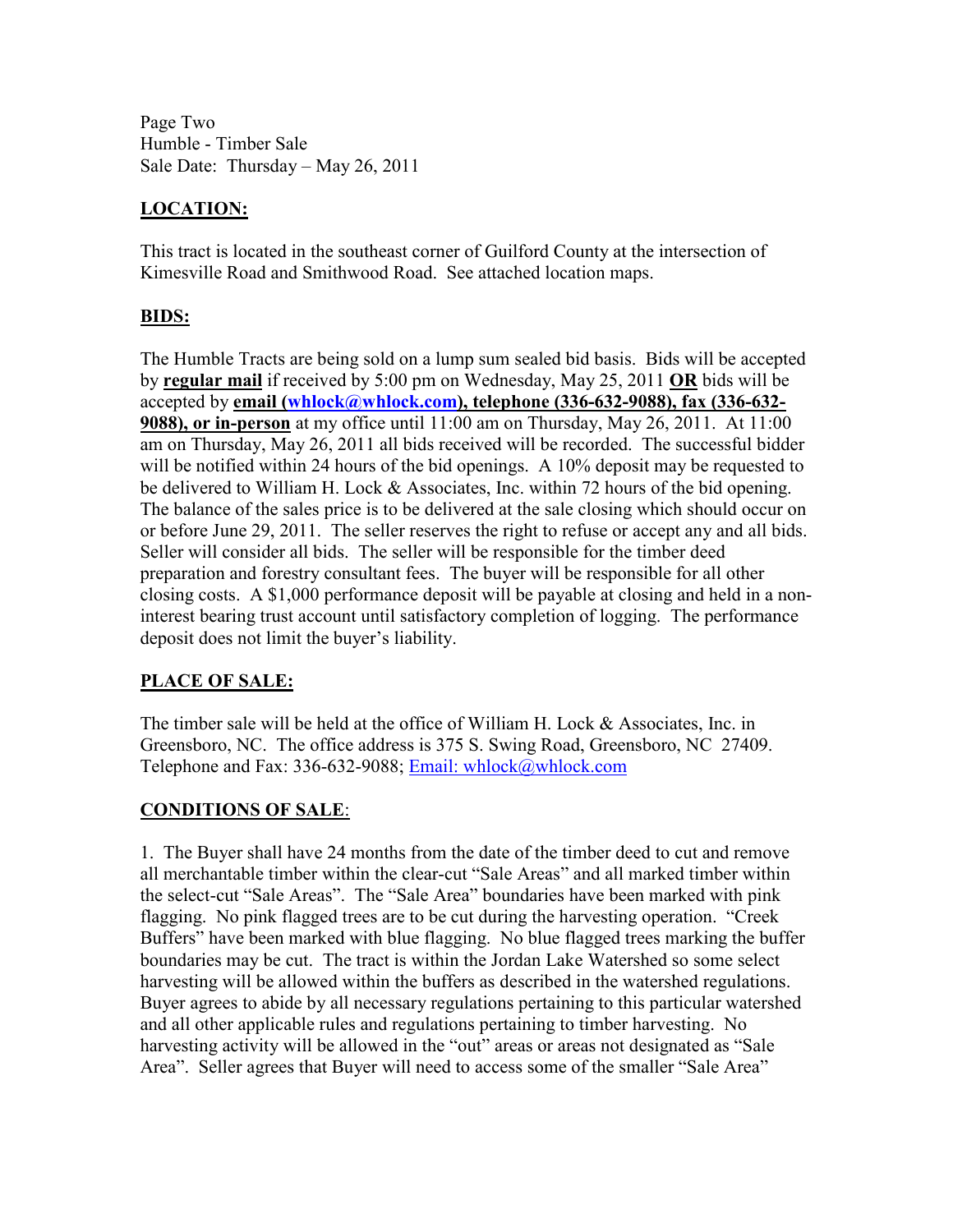Page Three Humble - Timber Sale Sale Date: Thursday – May 26, 2011

locations by crossing through some of the "out" areas and some trees within these pathways might be removed.

2. The Buyer shall access the tract from Smithwood Road and/or Kimesville Road along any existing farm drives. All access routes will need to be installed and/or maintained according to all North Carolina Best Management Practices, Forest Practice Guidelines, and any applicable river basin rules. All roadways must remain open and passable by ordinary traffic at all times. The roadways must be left in similar condition at the completion of the harvesting operation as they were at the beginning of the harvesting operation. Call W.H. Lock if questions concerning access routes.

3. The Buyer is responsible for maintaining a clean site. No equipment parts, trash, tires or other debris shall be left on the property. It shall be the Buyer's responsibility to clean up any hazardous material or chemical waste spills including but not limited to Diesel Fuel, Hydraulic Fluid, Machine Oil, and/or Gasoline upon the subject property. Responsibility will include any required remediation including but not limited to the removal of contaminated soils.

4. Harvesting operations must not interfere with any farming operations and farming operations must not interfere with any harvesting operations. Decking, loading or hauling will not be permitted in any existing open fields or pastures immediately adjacent to the timber unless approved by William H. Lock  $\&$  Associates, Inc. If approved, open areas must be free of logging debris, smoothed when completed, and re-seeded if necessary. All loading decks and truck parking areas must be reseeded when the harvesting operation is completed. Buyer agrees to work with the Seller to allow Seller ample time to move livestock when the harvesting operation is started. Buyer agrees to maintain all usable fences and if Buyer damages any usable fences during the logging operation, Buyer agrees to repair the damaged fence immediately at no cost to Seller. Seller agrees to work with Buyer in the location of deck sites, trailer parking areas, and fence and/or gate widening to allow access by logging equipment.

5. The Buyer is responsible for following all Federal, State, and local regulations regarding timber harvesting activities. If required, Buyer is responsible for obtaining any necessary permits or licenses required for timber harvesting. All logging operations must conform to North Carolina Best Management Practices, Forest Practices Guidelines, Jordan Lake Watershed rules, and any applicable river basin rules. In the event that a non-compliance situation is identified on the tract as a result of the harvesting operation, William H. Lock & Associates, Inc. will have the express right to suspend the harvesting operation until the situation is brought into compliance. No trees or other logging debris shall be left in or across the property boundary, sale cutting lines or access roads and paths. Any questions regarding this sale should be directed to William H. Lock & Associates, Inc. in Greensboro, NC.